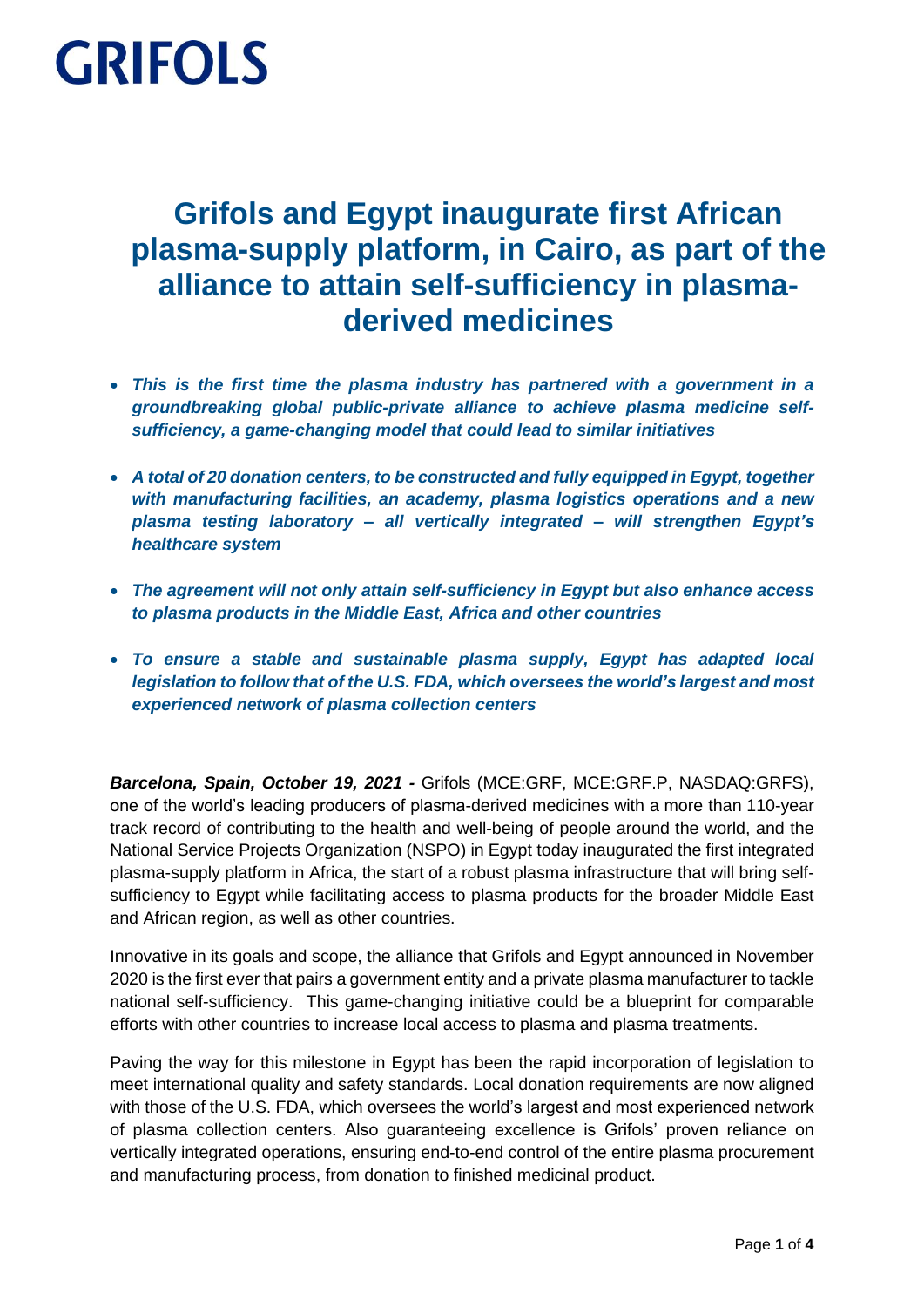Facilities in Egypt are expected to be authorized by local authorities as well as international regulatory agencies, such as the European Medicines Agency (EMA) and certified by the International Quality Plasma Program (IQPP) of the Plasma Protein Therapeutics Association (PPTA).

Grifols Egypt for Plasma Derivatives, the joint-venture company between Grifols and the NSPO, initially plans to construct and fully equip 20 donation centers throughout the country.

Officials from Grifols and the NSPO today were in Cairo's Western Giza district to visit the first plasma collection center, housed in a modern two-story flagship complex named 6<sup>th</sup> of October. It will begin taking plasma donations in November. The platform of plasma-supply centers, located throughout the country and equipped with the most advanced technology, will have a combined future collection volume capacity of 1 million plasma liters annually.

This building also includes a testing laboratory for screening plasma and a training and educational area belonging to The Grifols Academy, the company's premier ongoing employee professional education program.

The alliance will combine its expertise, technology and resources to construct production facilities for manufacturing hemoderivative medicines in the New Capital, including a plant to fractionate individual plasma proteins with a capacity to process 1 million plasma liters yearly that is expected to double. There will also be a protein purification plant and testing and warehousing operations.

"This first donation center is a tremendous first step toward plasma self-sufficiency for Egypt and will expand plasma access to the region," said Víctor Grifols Deu, co-CEO of Grifols. "Our alliance with Egypt is a model that will significantly change the way plasma infrastructures are conceived, built and managed, enabling much greater availability of plasma medicines."

"This is a proud moment for Egypt as it invests further in the health and well-being of Egyptians while establishing important plasma expertise and regional leadership in this critical field," said Dr. Magdy Amin, CEO Grifols Egypt. "This partnership will enable Egypt to deliver higher levels of quality healthcare."

Under the terms of the joint venture, NSPO owns 51% and Grifols the balance. Until Egypt's plasma-production facilities are operational, Grifols will use its existing installations to produce medicines from the plasma collected in the country. Expected European inspections of the donor centers mean that the plasma could also be used in Europe.

#### **About Grifols Egypt for Plasma Derivatives**

Grifols Egypt for Plasma Derivatives is a joint-venture company between Egypt's National Service Projects Organization and Grifols. The strategic partnership's combined expertise, technology and resources seeks to strengthen Egypt's healthcare system through achieving self-sufficiency in plasmaderived medicines while reinforcing Grifols' international expansion in the Middle East and Africa.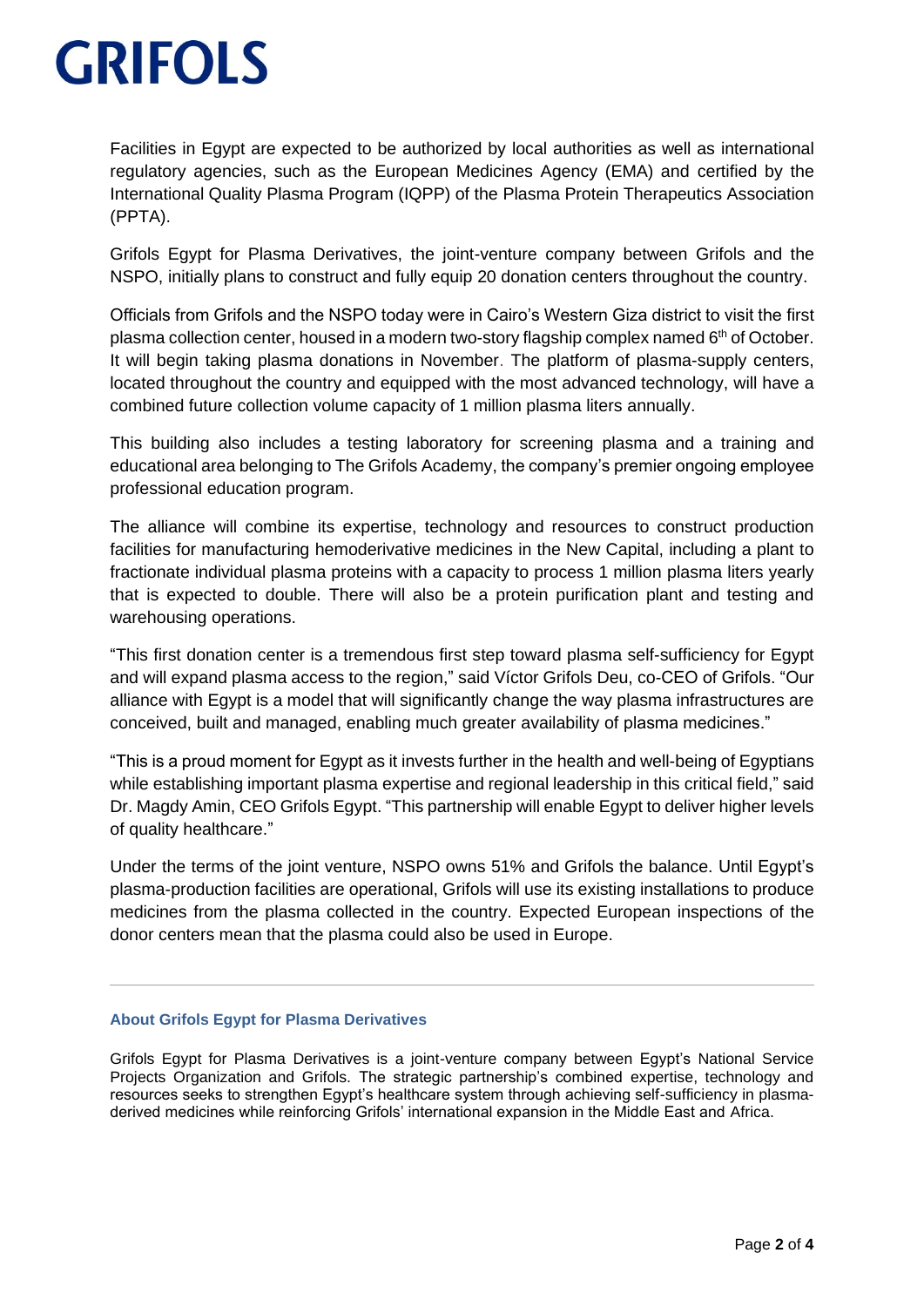#### **About Grifols**

Grifols is a global healthcare company founded in Barcelona in 1909 committed to improving the health and well-being of people around the world. Its four divisions – Bioscience, Diagnostic, Hospital and Bio Supplies – develop, produce and market innovative solutions and services that are sold in more than 100 countries.

Pioneers in the plasma industry, Grifols operates a growing network of donation centers worldwide. It transforms collected plasma into essential medicines to treat chronic, rare and, at times, life-threatening conditions. As a recognized leader in transfusion medicine, Grifols also offers a comprehensive portfolio of solutions designed to enhance safety from donation to transfusion. In addition, the company supplies tools, information and services that enable hospitals, pharmacies and healthcare professionals to efficiently deliver expert medical care.

Grifols, with more than 24,000 employees in 30 countries and regions, is committed to a sustainable business model that sets the standard for continuous innovation, quality, safety and ethical leadership.

In 2019, Grifols' economic impact in its core countries of operation was EUR 8.5 billion. The company also generated 148,000 jobs, including indirect and induced.

The company's class A shares are listed on the Spanish Stock Exchange, where they are part of the Ibex-35 (MCE:GRF). Grifols non-voting class B shares are listed on the Mercado Continuo (MCE:GRF.P) and on the U.S. NASDAQ through ADRs (NASDAQ:GRFS). For more information, please visit [www.grifols.com](http://www.grifols.com/)

#### **Media contacts:**

**Grifols**

#### **Media Press Office** [media@grifols.com](mailto:media@grifols.com)

Tel. +34 571 00 02

#### **Egypt's National Service Projects Organization**

Email: nspo@nspo.com.eg Tel: +2021816946

**Investors:**

**Grifols Investors Relations Department**  [inversores@grifols.com](mailto:inversores@grifols.com) - [investors@grifols.com](mailto:investors@grifols.com) Tel. +34 93 571 02 21

#### *LEGAL DISCLAIMER*

The facts and figures contained in this report that do not refer to historical data are "future projections and assumptions". Words and expressions such as "believe", "hope", "anticipate", "predict", "expect", "intend", "should", "will seek to achieve", "it is estimated", "future" and similar expressions, in so far as they relate to the Grifols group, are used to identify future projections and assumptions. These expressions reflect the assumptions, hypotheses, expectations and predictions of the management team at the time of writing this report, and these are subject to a